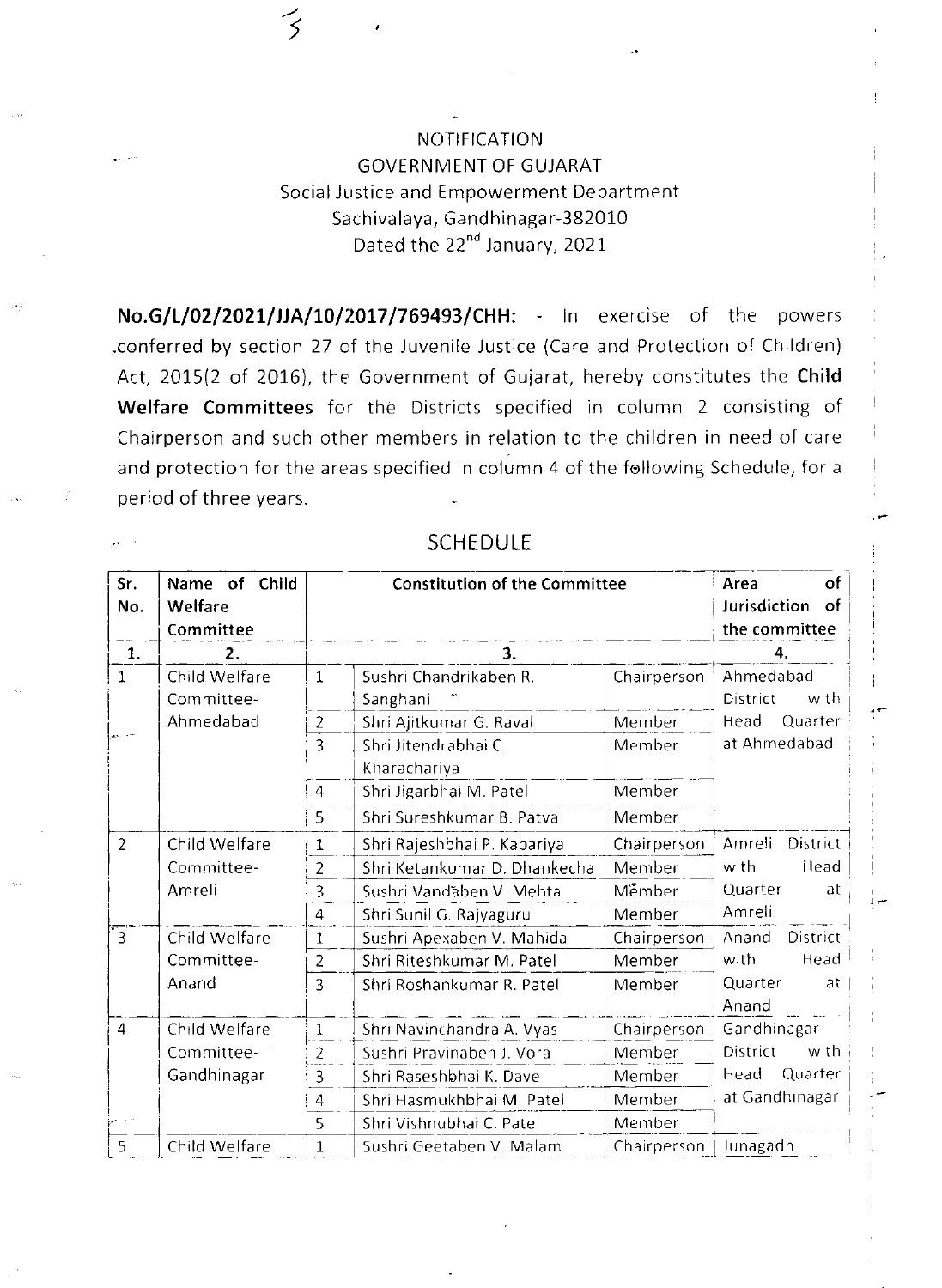|                | Committee-    | 2              | Shri Rameshkumar B. Kukadiya  | Member      | with<br>District  |
|----------------|---------------|----------------|-------------------------------|-------------|-------------------|
|                | Junagadh      | 3              | Shri Jitendrakumar M. Panara  | Member      | Quarter<br>Head   |
|                |               | 4              | Shri Kanakben H. Vyas         | Member      | at Junagadh       |
|                |               | 5              | Shri Jayrajbhai M. Boricha    | Member      |                   |
| 6              | Child Welfare | $\mathbf{1}$   | Sushri Hansaben V. Patel      | Chairperson | District<br>Dang  |
|                | Committee-    | $\overline{2}$ | Shri Koldhubhai S. Gavit      | Member      | with<br>Head      |
|                | Dang          | 3              | Shri Rajubhai M. Kamdi        | Member      | Quarter<br>at     |
|                |               | $\overline{4}$ | Shri Pankajkumar R. Patel     | Member      | Ahwa              |
| $\overline{7}$ | Child Welfare | $\mathbf{1}$   | Shri Chandrashekharbhai M.    | Chairperson | ್ಲನ್<br>Devbhumi  |
|                | Committee-    |                | Bhuddhabhatti                 |             | Dwarka District   |
|                | Devbhumi      | $\overline{2}$ | Shri Tusharbhai B. Trivedi    | Member      | with<br>Head      |
|                | Dwarka        | $\overline{3}$ | Shri Arajanbhai D. Makavana   | Member      | Quarter<br>at     |
|                |               |                |                               |             | Devbhumi          |
|                |               |                |                               |             | Dwarka            |
| 8              | Child Welfare | $\mathbf{1}$   | Shri Bhailalbhai V. Parmar    | Chairperson | Narmada           |
|                | Committee-    | $\overline{2}$ | Shri Dineshbhai B. Vasava     | Member      | District<br>with  |
|                | Narmada       | 3              | Shri Dineshbhai N. Vasava     | Member      | Quarter<br>Head   |
|                |               | $\frac{4}{2}$  | Shri Utkarshkumar A. Pandya   | Member      | at Rajpipla       |
| $\overline{9}$ | Child Welfare | $\mathbf{1}$   | Shri Aniketbhai G. Thakar     | Chairperson | Banaskantha       |
|                | Committee-    | $\overline{2}$ | Shri Krunalbhai P. Bhatt      | Member      | District<br>with  |
|                | Banaskantha   | 3              | Sushri Chetnaben P. Thakkar   | Member      | Quarter<br>Head   |
|                |               | $\overline{4}$ | Shri Banaji H. Chauhan        | Member      | at Palanpur       |
| 10             | Child Welfare | 1              | ShriUpendrasinh R. Dodiya     | Chairperson | Bhavnagar         |
|                | Committee-    | $\overline{2}$ | Shri RamdevSinh K. Gohil      | Member      | District<br>with  |
|                | Bhavnagar     | 3              | Sushri Alpaben S. Upadhyay    | Member      | Head<br>Quarter   |
|                |               | $\overline{4}$ | Shri Jagdishsinh M. Gohil     | Member      | at Bhavnagar      |
|                |               | 5              | Sushri Prabhaben N. Patel     | Member      |                   |
| 11             | Child Welfare | $\mathbf{1}$   | Shri Shankarlal D. Trivedi    | Chairperson | Vadodara          |
|                | Committee-    | 2              | Sushri Bhartiben R. Barot     | Member      | District<br>with  |
|                | Vadodara      | 3              | Shri Ghanshyambhai T. Solanki | Member      | Head<br>Quarter   |
|                |               | $\overline{4}$ | Shri Manilal K. Vachhani      | Member      | at Vadodara       |
|                |               | 5              | Shri Shaileshsinh J. Parmar   | Member      |                   |
| 12             | Child Welfare | 1              | Shri Vinayakbhai M. Mehta     | Chairperson | Sabarkantha ~~    |
|                | Committee-    | $\overline{2}$ | Shri Sandipkumar B. Bhavsar   | Member      | District<br>with  |
|                | Sabarkantha   | 3              | Shri Mahendrasinh D. Rajput   | Member      | Head<br>Quarter   |
|                |               | Д              | Sushri Jankiba D. Rahevar     | Member      | at<br>Himmatnagar |
| 13             | Child Welfare | $\mathbf 1$    | Sushri Nimishaben J. Patel    | Chairperson | Surat<br>District |
|                | Committee-    | $\overline{2}$ | Shri Vikasbhai V. Patel       | Member      | with<br>Head      |
|                | Surat         | 3              | Sushri Alkaben V. Bhatt       | Member      | Quarter<br>at     |
|                |               | $\overline{4}$ | Shri Pareshbhai M. Kakadiya   | Member      | Surat             |
| 14             | Child Welfare | $\mathbf{1}$   | Shri Jaydevsinh P. Jadeja     | Member      | Kutch<br>District |
|                | Committee-    |                |                               |             | with<br>Head      |
|                | Kutch         |                |                               |             | Quarter at Bhuj   |
| 15             | Child Welfare | $\mathbf{1}$   | Sushri Pinalben R. Patel      | Member      | Kheda<br>District |
|                | Committee-    |                |                               |             | with<br>Head      |

 $\label{eq:2} \frac{1}{2} \sum_{i=1}^n \frac{1}{2} \sum_{i=1}^n \frac{1}{2} \sum_{i=1}^n \frac{1}{2} \sum_{i=1}^n \frac{1}{2} \sum_{i=1}^n \frac{1}{2} \sum_{i=1}^n \frac{1}{2} \sum_{i=1}^n \frac{1}{2} \sum_{i=1}^n \frac{1}{2} \sum_{i=1}^n \frac{1}{2} \sum_{i=1}^n \frac{1}{2} \sum_{i=1}^n \frac{1}{2} \sum_{i=1}^n \frac{1}{2} \sum_{i=1}^n \frac{1}{$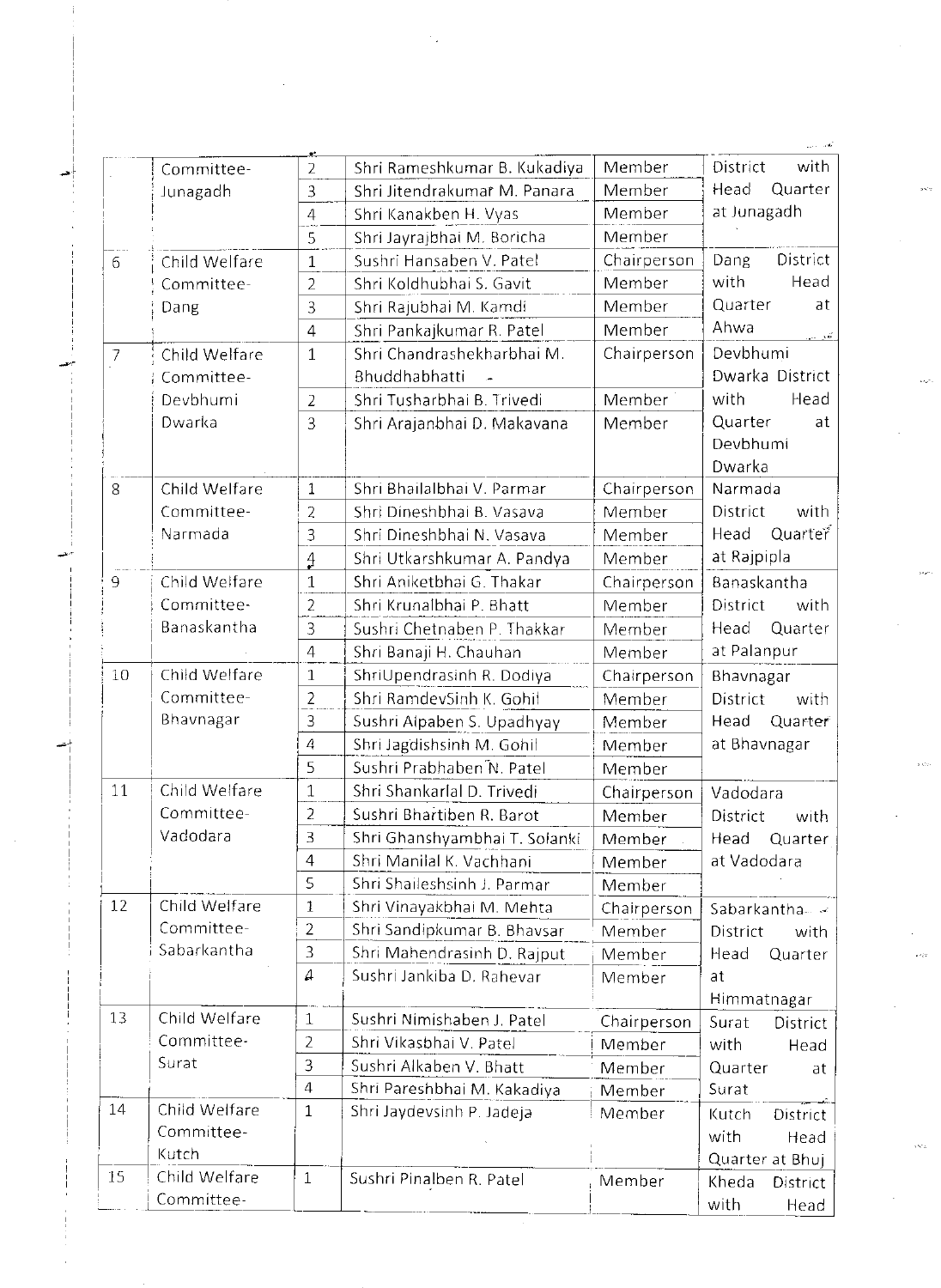|    | Kheda                                     |                |                            | $\tilde{\phantom{a}}$ | Quarter<br>at<br>Nadiad                                               |
|----|-------------------------------------------|----------------|----------------------------|-----------------------|-----------------------------------------------------------------------|
| 16 | Child Welfare                             | $\mathbf{1}$   | Shri Keyurbhai J. Shah     | Member                | Tapi<br>District                                                      |
|    | Committee-Tapi                            | $\overline{2}$ | Sushri Kailashben R. Gamit | Member                | with<br>Head<br>Quarter<br>at<br>Vyara                                |
| 17 | Child Welfare<br>Committee-<br>Panchmahal | $\mathbf{1}$   | Shri Sanjaykumar P. Rana   | Member                | Panchmahal<br><b>District</b><br>with<br>Quarter<br>Head<br>at Godhra |
| 18 | Child Welfare<br>Committee-<br>Porbandar  | $\mathbf{1}$   | Sushri Chetnaben G. Tivari | Member                | Porbandar<br>District<br>with<br>Quarter<br>Head<br>at Porbandar      |
| 19 | Child Welfare<br>Committee-<br>Botad      | $\mathbf{1}$   | Sushri Rajshreeben R. Vora | Member                | District<br><b>Botad</b><br>Head<br>with                              |
|    |                                           | $\overline{2}$ | Shri Manojkumar A. Yadav   | Member                | Quarter<br>at<br>Botad                                                |
| 20 | Child Welfare<br>Committee-<br>Morbi      | $\mathbf{1}$   | Shri Bipinbhai K. Vyas     | Member                | District<br>Morbi<br>with<br>Head<br>Quarter<br>at<br>Morbi           |

By order and in the name of Governor of Gujarat,

## $f_{\text{ultr}}$  since

## (G. P. Patel)

Deputy Secretary to Government of Gujarat Social Justice and Empowerment Department

--

## -copy with cc to:

<sup>y</sup>--

- $\blacktriangleright$  The Principal Secretary to H. E. the Governor of Gujarat, Gandhinagar\*
- $\triangleright$  The Principal Secretary to Hon. Chief Minister, Gujarat
- $\triangleright$  The Personal Secretary to All Ministers /Ministers of State/Parliamentary Secretaries, Sachivalaya, Gandhinagar
- *r* Juvenile Justice Committee, Gujarat High Court, Ahmedabad
- $\blacktriangleright$  The Chief Secretary, Sachivalaya, Gandhinagar
- $\blacktriangleright$  Additional Chief Secretary, Home Dept., Sachivalaya, Gandhinagar
- > Principal Secretary, Labour and Employment Dept., Sachivalaya, Gandhinagar
- *r* Principal Secretary, Health and Fam1ly Welfare Dept., Sachivalaya, Gandhmagar
- Principal Secretary, Education Dept., Sachivalaya, Gandhinagar